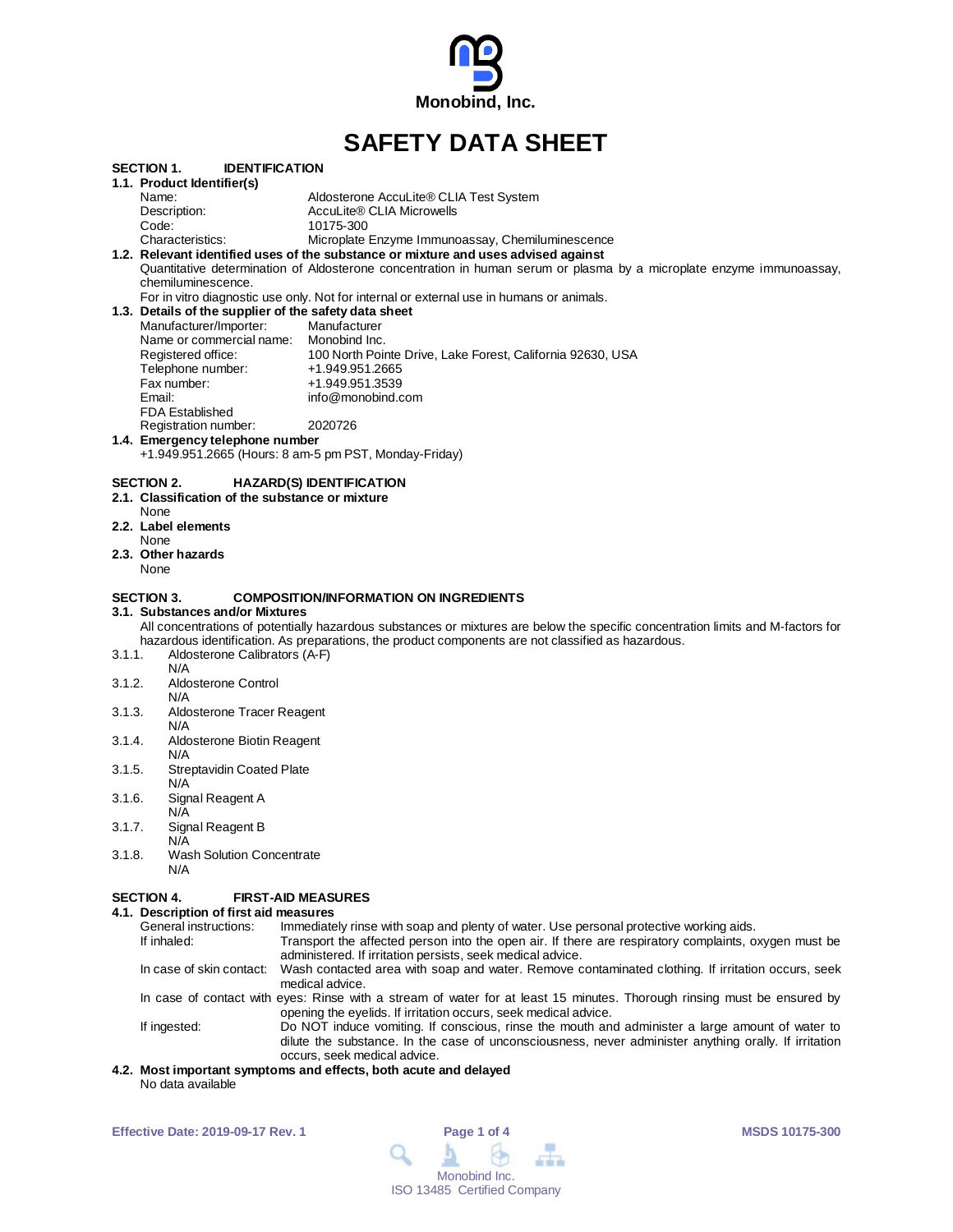**4.3. Indication of any immediate medical attention and special treatment needed** No data available

## **SECTION 5. FIRE-FIGHTING MEASURES**

#### **5.1. Extinguishing media**

- Carbon dioxide, dry powder, foam, water
- **5.2. Special hazards arising from the substance or mixture**
- None
- **5.3. Advice for firefighters** Wear appropriate personal protective equipment and clothing. Wear self-contained breathing apparatus, if necessary.

### **SECTION 6. ACCIDENTAL RELEASE MEASURES**

- **6.1. Personal precautions, protective equipment and emergency procedures**
- Avoid contact with skin and eyes. Wear suitable personal protective clothing.
- **6.2. Environmental precautions**
- Avoid penetration into sewerage systems, surface and ground water. Avoid soil pollution.
- **6.3. Methods and material for containment and cleaning up** Cover with suitable absorbing material. After removing the substance, rinse the spot of spilling thoroughly with water and soap. Dispose of waste according to all federal, state, and local regulations.

**6.4. Reference to other sections** See Section 8 for personal protective equipment. See Section 13 for appropriate disposal methods.

## **SECTION 7. HANDLING AND STORAGE**

- **7.1. Precautions for safe handling**
- Avoid spills. Avoid contact with skin, eyes and clothing. Use suitable protective means to work with the substance. Use in a well-ventilated area. Follow good manufacturing practices when using product. Do not drink, smoke, or eat in work areas.

# **7.2. Conditions for safe storage, including any incompatibilities**

#### Kit and unopened components:

- Store at temperatures between  $+ 2$  and  $+ 8$  °C in a dry and dark place until expiration date.
- 7.2.1. Opened components:
- Opened reagents are stable for sixty (60) days when stored at 2-8 °C.
- 7.2.2. For prepared reagents (see product insert):
	- Diluted wash buffer should be stored at room temperature (2-30 °C) for up to 60 days.

### **7.3. Specific end uses**

Product procedure should be performed by a skilled individual or trained professional for in vitro diagnostic use only.

### **SECTION 8. EXPOSURE CONTROL/PERSONAL PROTECTION**

#### **8.1. Control parameters**

No substances with occupational exposure limits.

# **8.2. Exposure controls**

8.2.1. Eye/face protection: Safety glasses or goggles with side shields recommended<br>8.2.2. Skin protection: Compatible protective gloves recommended. Wash han Skin protection: Compatible protective gloves recommended. Wash hands after properly removing and disposing of gloves. Other skin protection: Laboratory coats are recommended.<br>
Respiratory protection: No respiratory protection is require 8.2.3. Respiratory protection: No respiratory protection is required. Use product in rooms enabling good ventilation. If local exhaustion is necessary, general (forced) exhaustion is recommended. 8.2.4. Thermal hazards:

# **SECTION 9. PHYSICAL AND CHEMICAL PROPERTIES**

# **9.1. Information on basic physical and chemical properties**

Appearance:

|        | Physical state (at 20 °C) |                                                                            |  |  |
|--------|---------------------------|----------------------------------------------------------------------------|--|--|
|        | Liquid:                   | Tracer Reagent, Biotin Reagent, Wash Solution Concentrate, Signal Reagents |  |  |
|        | Solid:                    | Calibrators, Control, Microtiter strips                                    |  |  |
|        | Colour                    |                                                                            |  |  |
|        | Straw:                    | <b>Calibrators and Control</b>                                             |  |  |
|        | Red:                      | Tracer Reagent                                                             |  |  |
|        | Green:                    | <b>Biotin Reagent</b>                                                      |  |  |
|        | Clear:                    | Signal Reagents, Wash                                                      |  |  |
| 9.1.2. | Odour:                    | <b>None</b>                                                                |  |  |
| 9.1.3. | Odour threshold:          | Unknown                                                                    |  |  |
| 9.1.4. | pH value:                 | Stop solution: $<$ 3                                                       |  |  |
|        |                           | Calibrators: $7.4 \pm 0.2$                                                 |  |  |
|        |                           | Tracer Reagent: $7.3 \pm 0.2$                                              |  |  |
|        |                           | Biotin: $7.3 \pm 0.2$                                                      |  |  |
|        |                           | Microtiter strips: $7.5 \pm 0.2$                                           |  |  |
|        |                           | Wash Solution Concentrate: $8.8 \pm 0.2$                                   |  |  |
|        |                           | Substrate Reagent A: $9.0 \pm 0.2$                                         |  |  |
|        |                           | Substrate Reagent B: $5.0 \pm 0.2$                                         |  |  |
| 01 F   |                           | Molting point/frogripa point: Not determined                               |  |  |

9.1.5. Melting point/freezing point: Not determined

**Effective Date: 2019-09-17 Rev. 1 Page 2 of 4 MSDS 10175-300**

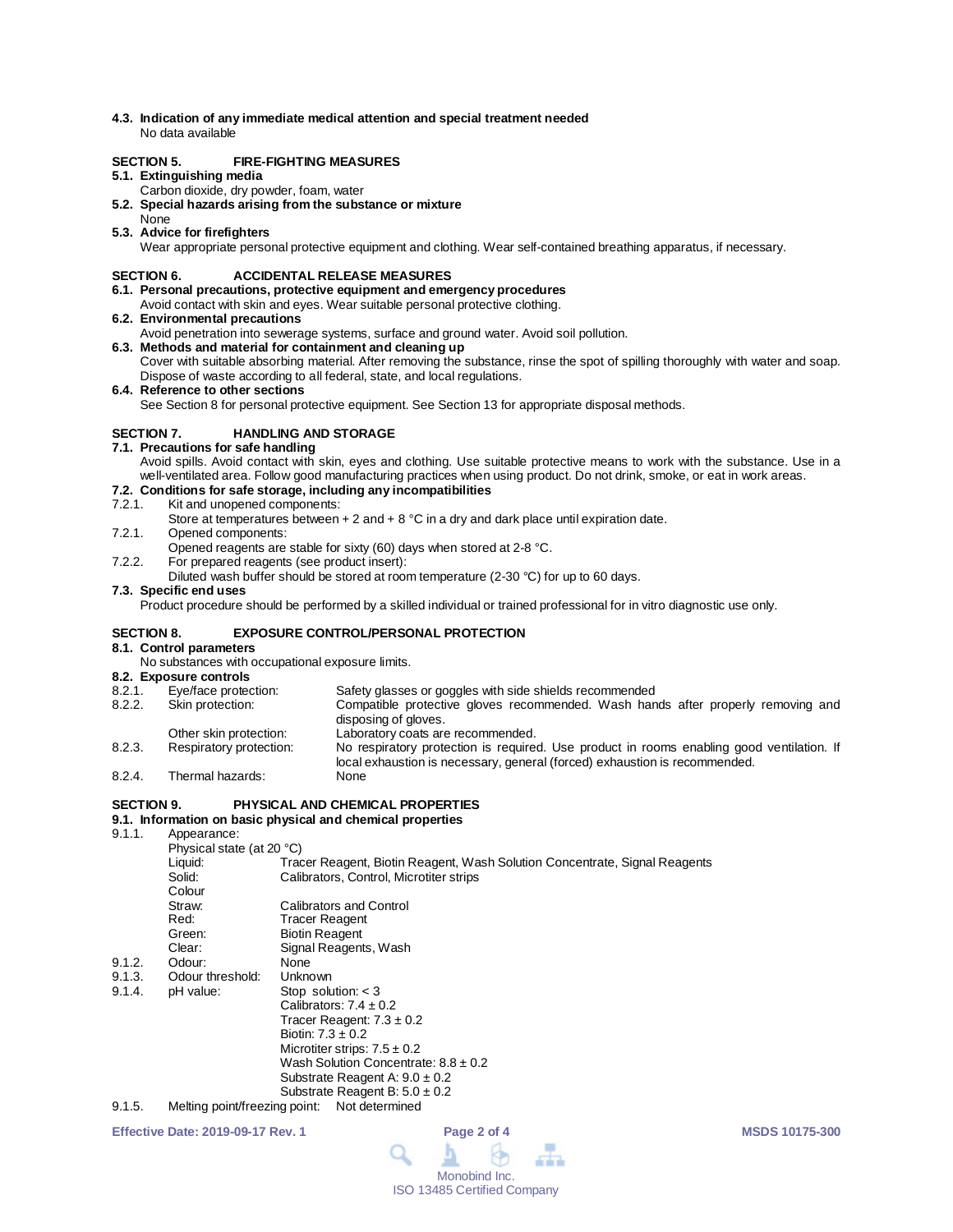- 9.1.6. Initial boiling point/ boiling range: Not determined<br>9.1.7. Flash point: Not applicable
- 9.1.7. Flash point: Not applicable<br>9.1.8. Evaporation rate: Not determined
- 9.1.8. Evaporation rate: Not determined<br>9.1.9. Flammability (solid. gas): Not flammable
- Flammability (solid, gas):
- 9.1.10. Upper/lower flammability or explosive limits: Not applicable<br>9.1.11. Vapour pressure: Not determined
- 9.1.11. Vapour pressure: Not determined<br>9.1.12. Vapour density: Not determined
- 9.1.12. Vapour density: Not determined<br>9.1.13. Relative density: Not determined
- 9.1.13. Relative density: Not determine<br>9.1.14. Solubility: Water soluble
- 9.1.14. Solubility:<br>9.1.15. Partition c
- 9.1.15. Partition coefficient: n-octanol/water: Not determined<br>9.1.16. Auto-ignition temperature: Not applicable
- 9.1.16. Auto-ignition temperature:<br>9.1.17. Decomposition temperature
- 9.1.17. Decomposition temperature: Not determined<br>9.1.18. Viscosity: Not determined
- 9.1.18. Viscosity: Not determined<br>9.1.19. Explosive properties: None
- 9.1.19. Explosive properties: None<br>9.1.20. Oxidising properties: Not determined Oxidising properties:
- **9.2. Other information**
	- None

## **SECTION 10. STABILITY AND REACTIVITY**

**10.1.Reactivity**

No known reactivity hazards associated with product **10.2.Chemical stability**

- Stable under recommended storage conditions
- **10.3.Possibility of hazardous reactions**
- No hazardous polymerization
- **10.4.Conditions to avoid**
- Excessive heat and light
- **10.5.Incompatible materials**
	- Acids
- **10.6.Hazardous decomposition products** Not determined

## **SECTION 11. TOXICOLOGICAL INFORMATION:**

- **11.1.Information on toxicological effects**
- 11.1.1. Acute toxicity: Not determined<br>11.1.2. Skin corrosion/irritation: Not determined
- 11.1.2. Skin corrosion/irritation:<br>11.1.3. Serious eve damage/irri
- 
- 11.1.3. Serious eye damage/irritation: Not determined<br>11.1.4. Respiratory or skin sensitisation: Not determined 11.1.4. Respiratory or skin sensitisation: Not d<br>11.1.5. Germ cell mutagenicity: Not determined
- 11.1.5. Germ cell mutagenicity:<br>11.1.6. Carcinogenicity:
- No component of this product present at levels ≥ 0.1% is identified as probable, possible or confirmed human carcinogen by NTP (National Toxicology Program), IARC (International Agency for Research on Cancer), or OSHA (Occupational Safety & Health Administration)
- 11.1.7. Reproductive toxicity: Not determined<br>11.1.8. STOT-single exposure: Not determined
- 11.1.8. STOT-single exposure: Not determined<br>11.1.9. STOT-repeated exposure: Not determined
- STOT-repeated exposure: Not determined<br>Aspiration hazard: Not determined
- 11.1.10. Bibliography 11.1.10. Aspiration hazard:
- 11.1.11. Information on likely routes of exposure:
- If ingested: No known health effects<br>
If inhaled: No known health effects
- If inhaled: No known health effects<br>If contact with skin: No known health effects No known health effects
	-
	- If contact with eyes: No known health effects
- 11.1.12. Symptoms related to the physical, chemical, and toxicological characteristics: None after short or long-term exposure

### **SECTION 12. ECOLOGICAL INFORMATION**

#### **12.1.Toxicity**

Not determined.

- **12.2.Persistence and degradability**
- Not determined
- **12.3.Bioaccumulative potential**
- Not determined
- **12.4.Mobility in soil** Not determined
- **12.5.Results of PBT and vPvB assessment**
- Not determined
- **12.6.Other adverse affects**
- Not determined

**SECTION 13. DISPOSAL CONSIDERATIONS 13.1.Waste treatment methods**